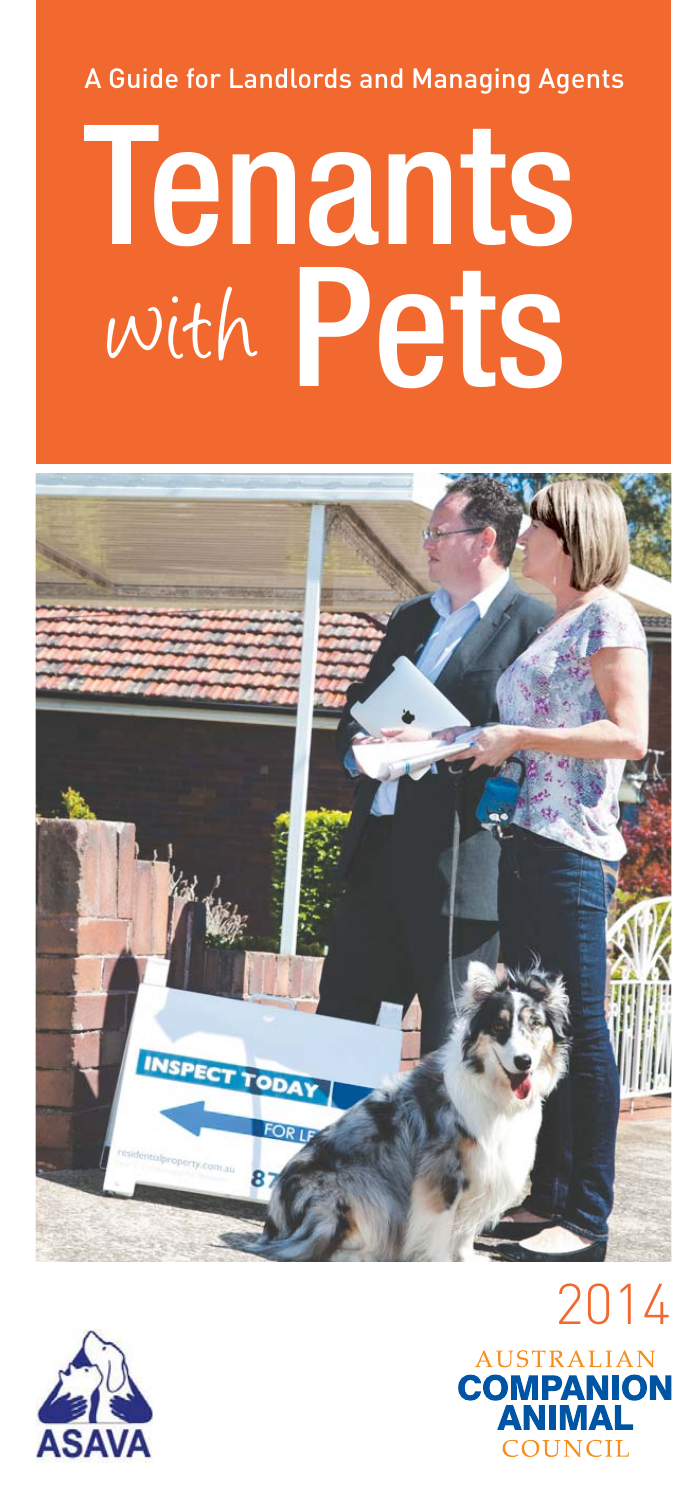

Over 60% of Australian households own a pet, yet it seems almost automatic for the majority of Australian landlords and managing agents to have a 'no pets' policy on rental tenancies. Perhaps it seems easier to manage a property without pets, or you believe pets might cause damage, maybe you've just never really thought about it. But there are good reasons to consider allowing pets – the benefits can significantly outweigh the negatives.

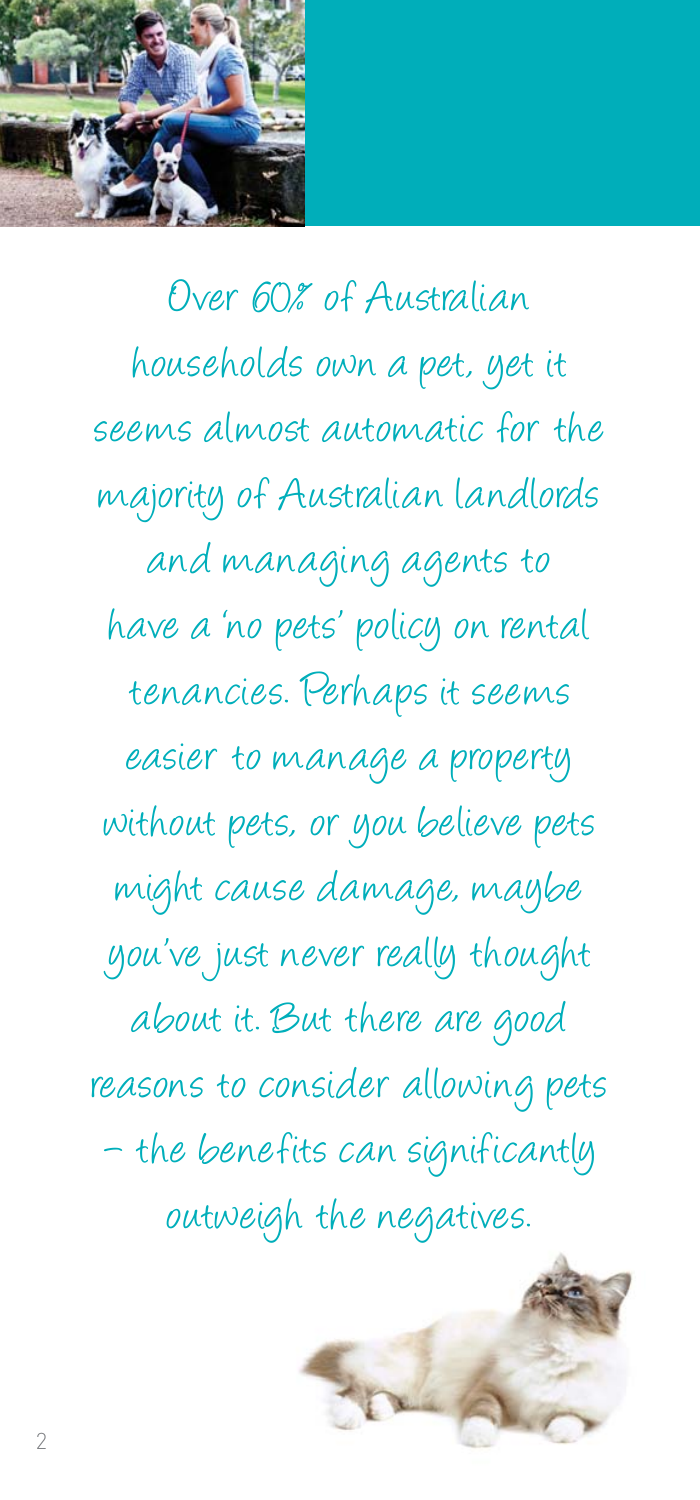

Recent research points to the fact that a well managed pet-friendly rental can deliver great economic outcomes for those willing to introduce a "pets considered" policy.

### Ten good reasons to consider renting to a pet owner

- 1. Pet owning tenants are generally willing to pay more rent.
- 2. Pet-friendly properties rent faster.
- 3. Responsible pet owners can make excellent tenants.
- 4. Tenants with pets want to hold longer leases.
- 5. Reduce your advertising spend.
- 6. No more problems with 'hidden' pets.
- 7. Most Australians feel their pet is part of the family and care for them as such.
- 8. Reduce animal euthanasia; animal welfare agencies indicate that as many as 30% of dogs and cats are surrendered by owners who are unable to locate adequate accommodation.
- 9. "Considering pets" will not lock you into a pet particular outcome.
- 10. Pet application and agreement forms are available to help landlords and managing agents implement a successful pet management policy and help tenants understand how to responsibly manage pets – read on for more information.

Information taken from:

Carlisle-Frank P, Frank JM, Nielsen L 2005, 'Companion Animal Renters and Pet-Friendly Housing in the U.S.' Anthrozoos, 18 (1), 59-77.

Blue Moon Research and Planning 2008, 'Pets in the City – a qualitative and quantitative research report' (unpublished data).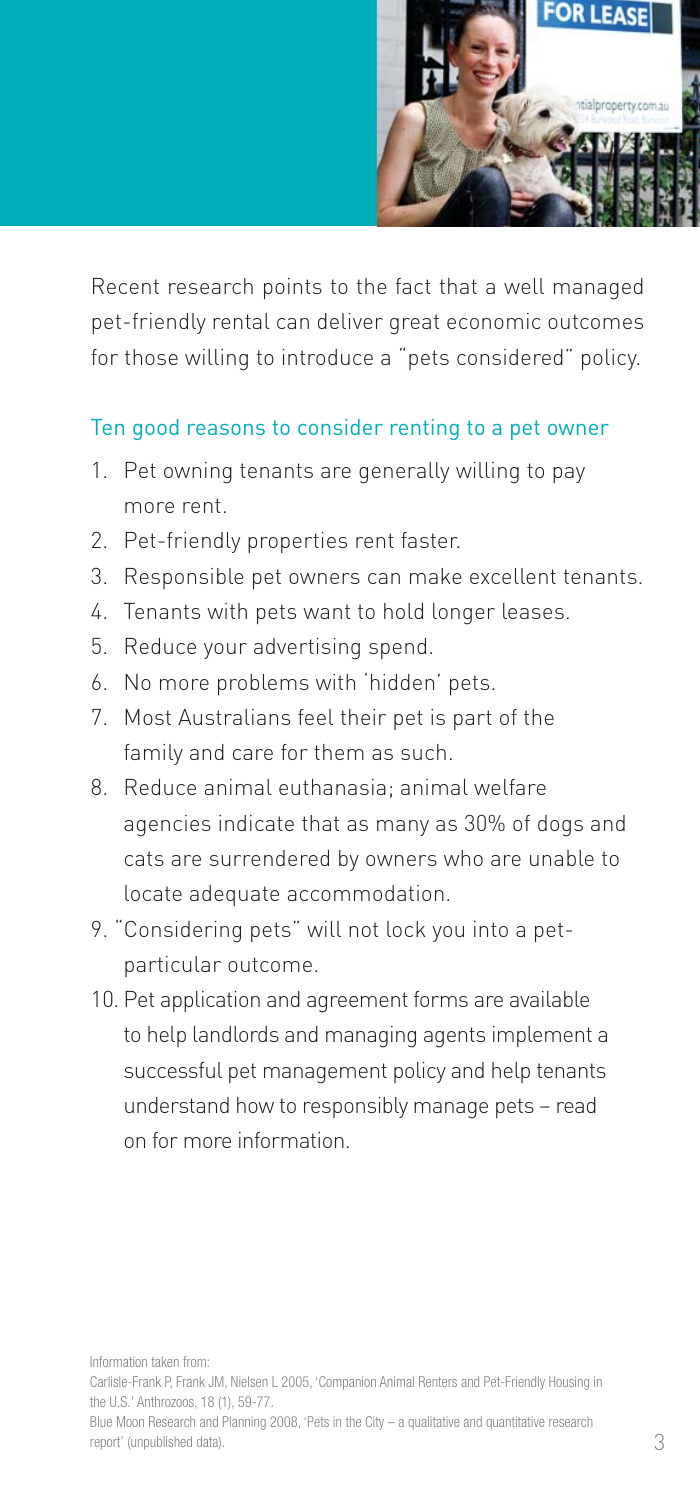### 1. Pet owning tenants are generally willing to pay more rent

Australian research reveals that many dog and cat owners would be prepared to pay more for a pet-friendly rental; in fact, landlords may be able to receive from seven to 14% more rent<sup>1</sup>. The payment of a 'pet deposit' or 'pet bond' is very common in some parts of the world, but not permitted in most states of Australia. Western Australia is the only state where a pet bond is permitted - an additional amount of up to \$260 may be charged subject to conditions.

### 2. Pet-friendly properties rent faster

A recent American study 'Companion Animal Renters and Pet-Friendly Housing in the US' revealed some interesting statistics about pet owning renters –

- 25% of all rental applicants were specifically seeking out pet-friendly housing.
- Pet-friendly housing received twice as many applicants for pet-friendly residences than other housing.
- Pet-friendly residences were leased out in an average of 19 days instead of the 29 days it regularly took to lease a non pet-friendly residence.

These results may indicate that, like their US counterparts, Australian landlords could be losing a large market segment by not allowing pets.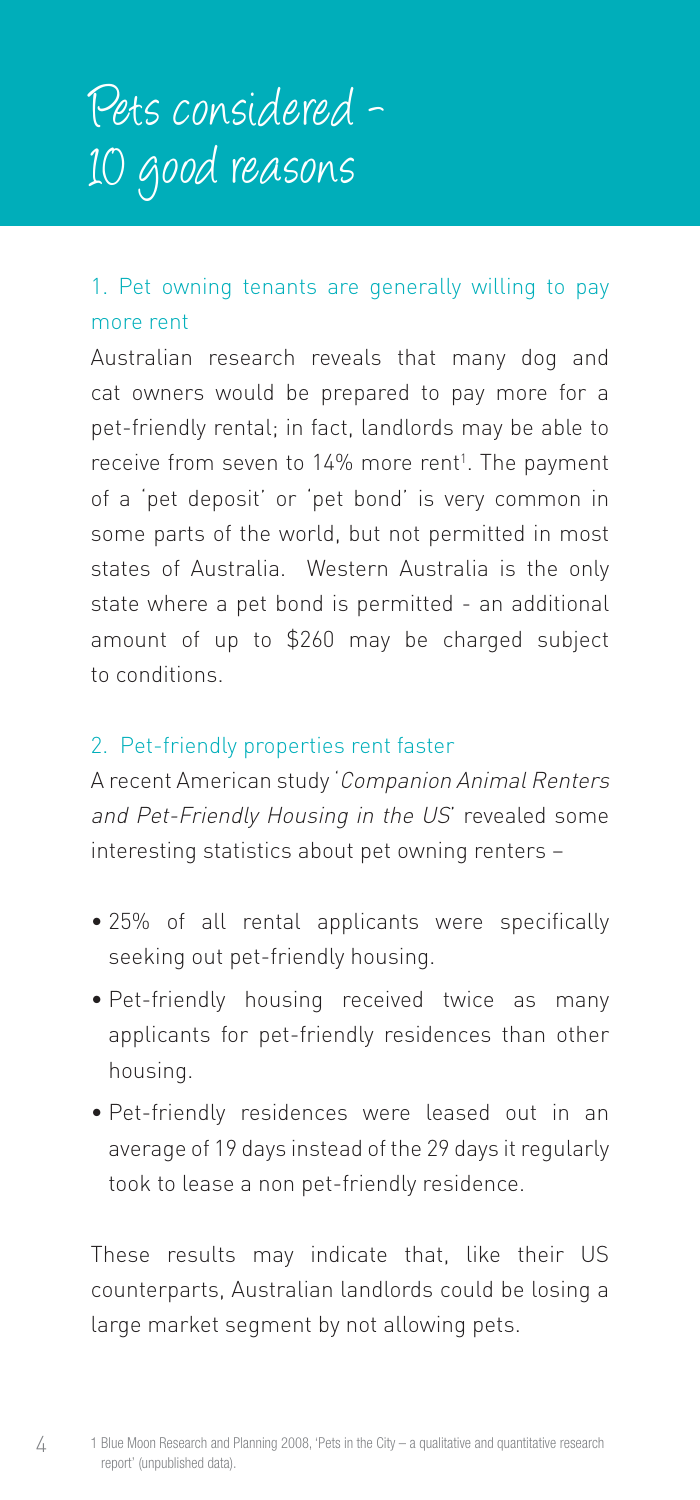

A leading national network of real estate agencies has indicated that of their national rental property listings, only 4% were pet-friendly. With around 50% of all Australian households owning a dog or cat, it's clear that there is a massive imbalance between supply and demand for pet-friendly rental properties.

"I live with my dog Missy in a unit block that permits pets. My brother owns a unit that he rents out in the same block. A few months ago he was having trouble finding a tenant. The place had been vacant for several weeks. I suggested he should consider renting his unit to a tenant with a pet. He advertised it as pet-friendly and had a new lease signed to a pet owning tenant within two days. It's all worked out really well, the unit is rented and the tenant and their dog are no trouble at all."

Janette, Broadbeach, QLD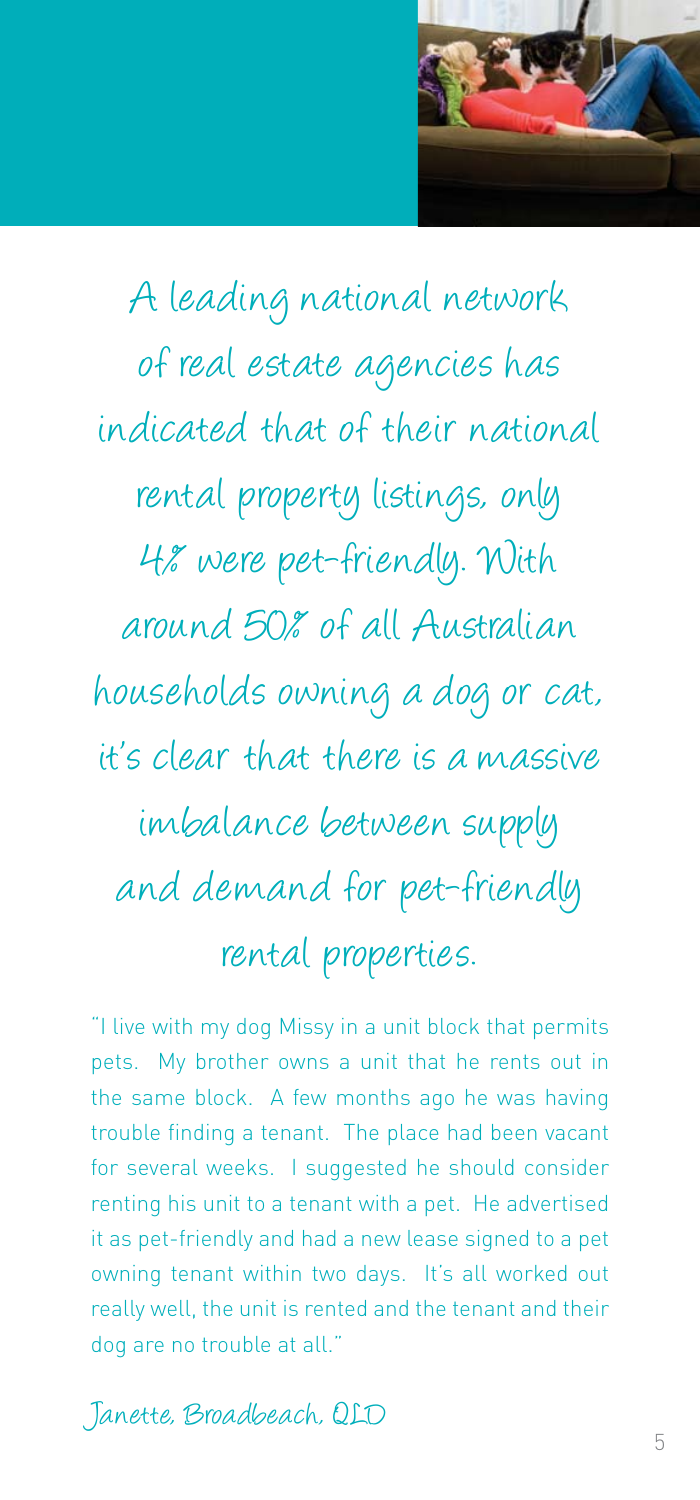3. Responsible pet owners can make excellent tenants Research shows that a responsible pet owner can make an excellent long term tenant that abides by the housing rules. They know it can be difficult to find pet-friendly housing and want to avoid having to search again for it.

Think about it – you may own a pet, or you may have friends or family that do. If so, you're probably aware of the close and caring bond people share with their pets. You may also have noticed that many pet owners are very house proud and keep their homes and gardens beautifully. These same people could be renters, and could make perfect tenants.

### 4. Tenants with pets want to hold longer leases

Tenants with pets are likely to stay longer than non-pet owning tenants. They know that it can be hard to find pet-friendly accommodation, so once they secure a suitable property they are generally inclined to sign a longer lease and/or renew their lease. The US research supports this, indicating that tenants with pets stayed an average of 23 – 46 months compared to just 15 – 18 months for tenants without pets.

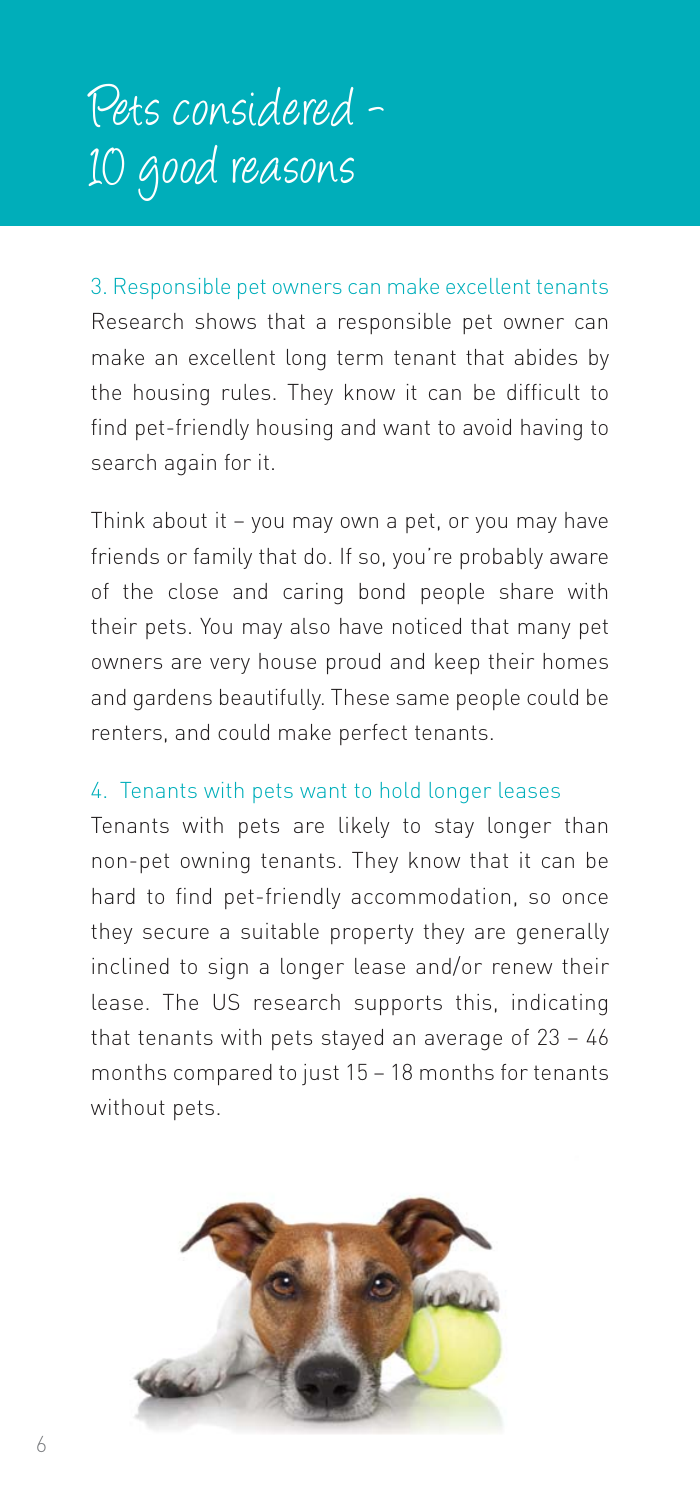

#### 5. Reduce your advertising spend

With pet-friendly properties leasing more quickly and pet owning tenants staying longer, it stands to reason that you will spend less on advertising to find tenants for your rental property.

#### 6. No more problems with 'hidden pets'

With the vast majority of rental properties prohibiting keeping a dog it's not surprising to find that many pet owners simply don't reveal their pet owning status on their application.

Australian research indicates that for 11% of petowning tenants (mainly cat owners) their landlords or body corporate are unaware that they keep pets<sup>2</sup>. In the US the study found that as many as 20% of tenants were keeping pets illegally. Illegal pet possession can be stressful and is not something renters want to do. However, given that 91% of Australians feel very close to their pet, some people will take the risk.

"I recently asked my landlord if I could get a cat, offering a raft of conditions that I was prepared to adhere to from additional rent, to flea treatments and additional inspections. There was no consideration of my request, just an outright refusal. I tried to do the right thing but now I'm wishing I had done what many other renters do and just get a pet and lie. I am so upset that being honest and proactive has meant I can't have the companionship of a cat."

### Kylie, Newtown, NSW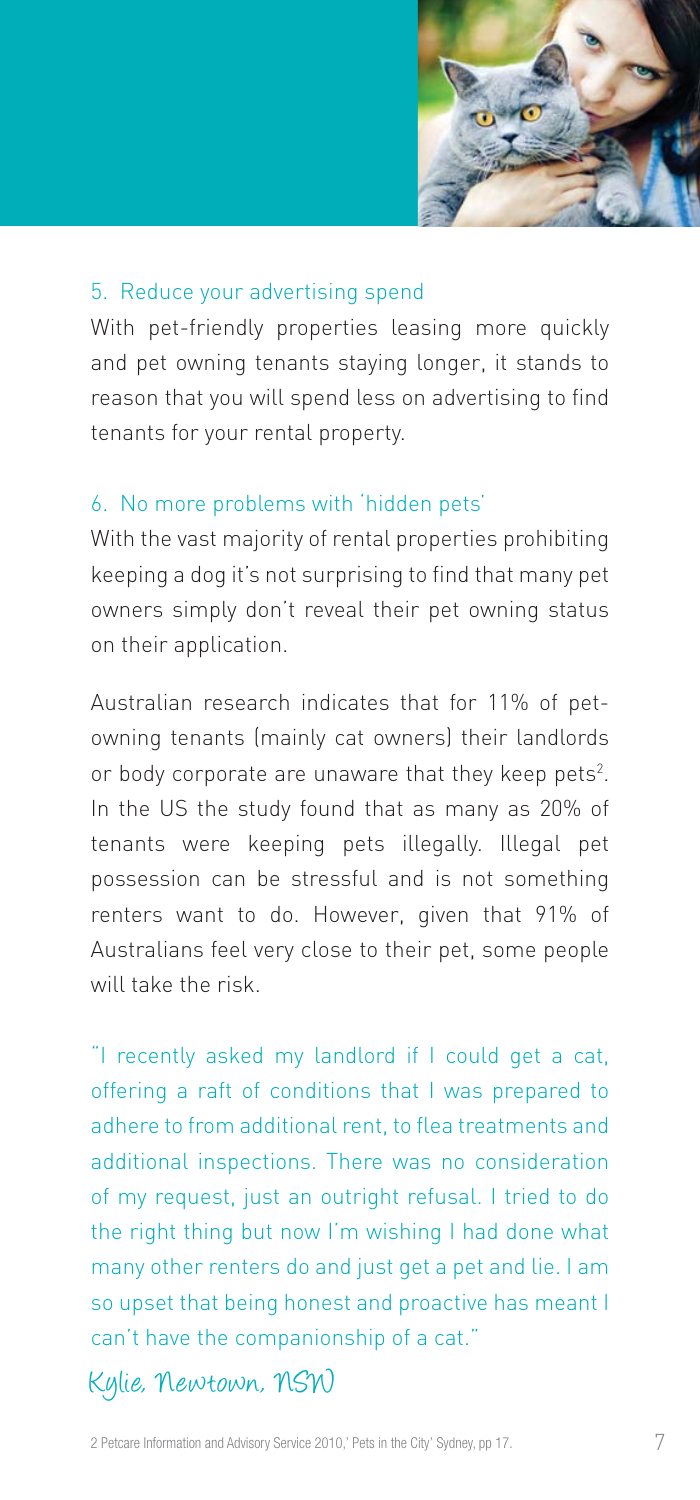7. Most Australians feel their pet is part of the family and care for them as such

- More than 83% of Australians have had a pet at some time in their lives and of the people who do not currently own a pet, 53% would like to own one in the future<sup>3</sup>.
- 91% of pet owners report feeling 'very close' to their pet, reinforcing the fact that pets are an integral member of the Australian family unit. People tend to look after their pets as they look after other members of their family; they look after their health and hygiene, exercise and entertainment, they clean up after them and generally care well for them. In fact studies show that Australian pet owners are becoming more and more socially responsible in the care of their pets $^4$ .
- A new Australian research project by Dr Emma Power from the University of Western Sydney, "Renting with Pets in Sydney, Australia: A Social and Animal Welfare Challenge", revealed that for many pet owners the experience of searching for a pet-friendly house was very stressful and the inability to secure appropriate accommodation left them with a feeling of housing insecurity<sup>5</sup>.

<sup>3</sup> McHarg M, Baldock C, Headey B, Robinson A 1995, 'National People and Pets Survey' Urban Animal Management Coalition.

<sup>4</sup> Heady B 2006, 'National Pets and People Survey 2006 Socially Responsible Pet Ownership in Australia: A Decade of Progress' Petcare Information and Advisory Service

<sup>5</sup> Power E 2013 'Renting with Pets in Sydney, Australia: A Social and Animal Welfare Challenge' Research funded by Mars Petcare and University of Western Sydney Partnership Grant (unpublished data).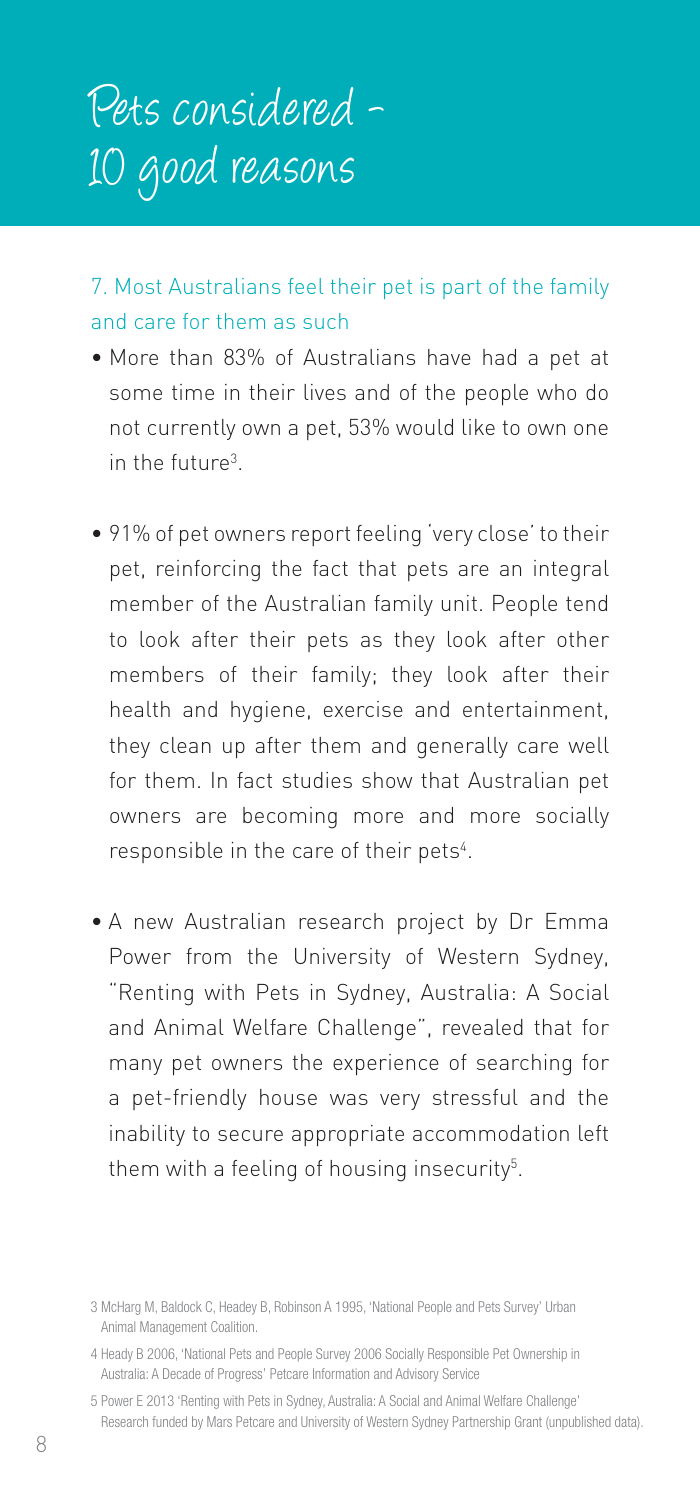

"We moved out of our home and decided to rent it out. I'm a dog lover and had heard of the difficulties many of my friends faced trying to find pet-friendly accommodation, so I thought I'd try do my bit to help in some small way. The real estate agent was taken aback when I told her we would only rent the house to a tenant with a dog!

We ended up with a lovely couple with two kids and two poodles. They were excellent tenants, always paid the rent on time and very keen to maintain the property. We had the garden landscaped shortly before they moved in but there was absolutely no damage done by the dogs.

They stayed for three years, only reluctantly moving out when we had to sell the house. There were a few scratch marks from little paws on the outdoor steps and veranda, but you have to expect a bit of wear and tear, overall the property was in great order."

Susie, Lilyfield, NSW.

There appears to be an overlooked opportunity for many landlords to increase income revenue by allowing pets.

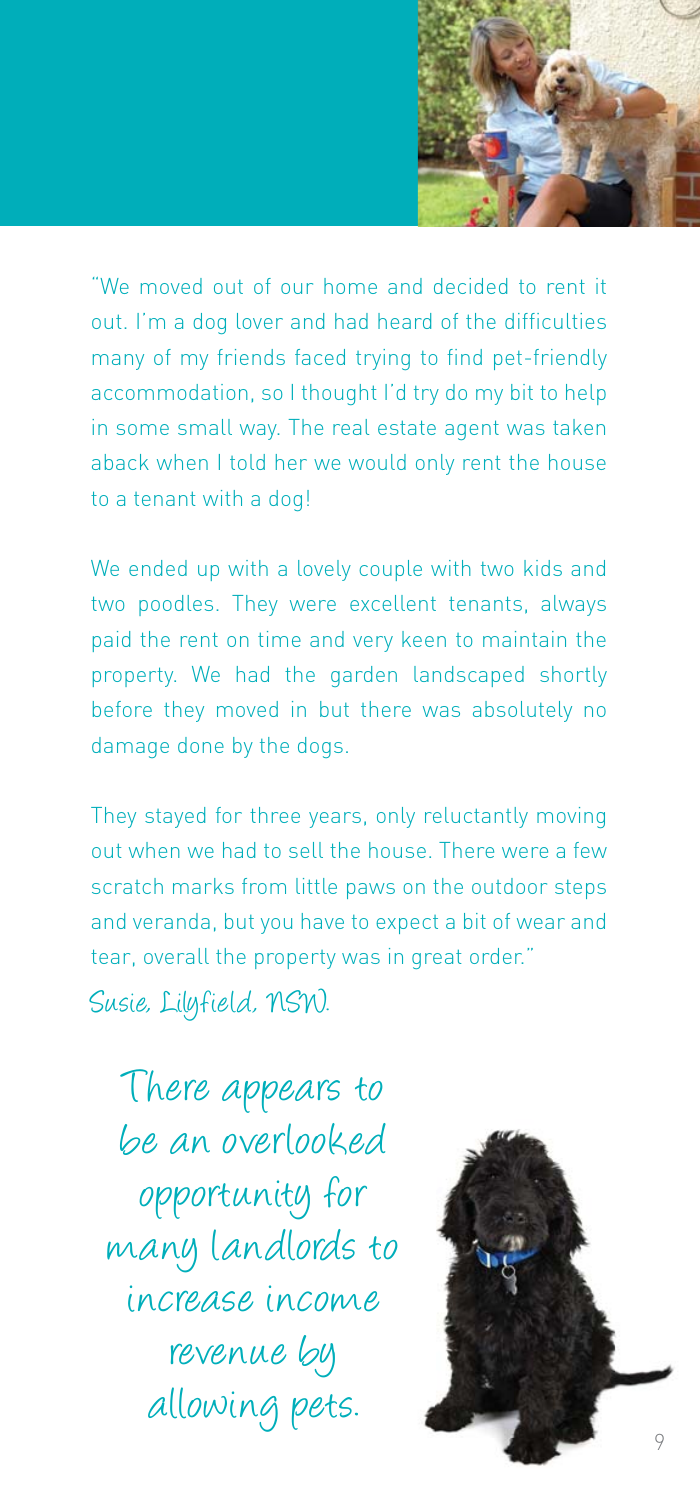8. Reduce animal euthanasia; animal welfare agencies indicate that as many as 30% of dogs and cats are surrendered by owners who are unable to locate adequate accommodation.

The ratio of pet-friendly rental properties is at odds with the number of people looking for rentals. Sadly, this has resulted in a high number of animal surrenders. Data from Australian animal welfare organisations suggests that up to 30% of animals surrendered to shelters are the direct result of owners being unable to secure pet-friendly accommodation.6 Better animal welfare results, along with better outcomes for tenants and landlords, could be achieved by a pet-friendly approach to rental tenancies.

### 9. "Considering pets" will not lock you into a petparticular outcome.

Allowing one tenant with a responsibly owned pet doesn't mean you've created a "no-holds-barred" situation. Rather, you might choose to include a "pets considered" clause, as opposed to "pets permitted". By having clear guidelines on the keeping of pets in your property, irresponsible owners can be carefully screened out without penalising responsible owners. The new Australian research by Dr Emma Power highlighted an absolute lack of advertised petfriendly properties. In fact many tenants reported that the properties they ended up renting were not advertised as pet-friendly, so they had to work hard to find these properties<sup>7</sup>.

7 Power E 2013, 'Renting with Pets in Sydney, Australia: A Social and Animal Welfare Challenge' Research funded by Mars Petcare and University of Western Sydney Partnership Grant (unpublished data).

<sup>6</sup> Nancarrow D 2012, 'Vet Pleads for Landlords to Welcome Pets' Brisbanetimes.com.au, <http://brisbanetimes. com.au/business/property/vet-pleads-for-landlords-to-welcome-pets-20120111-1puxl.html>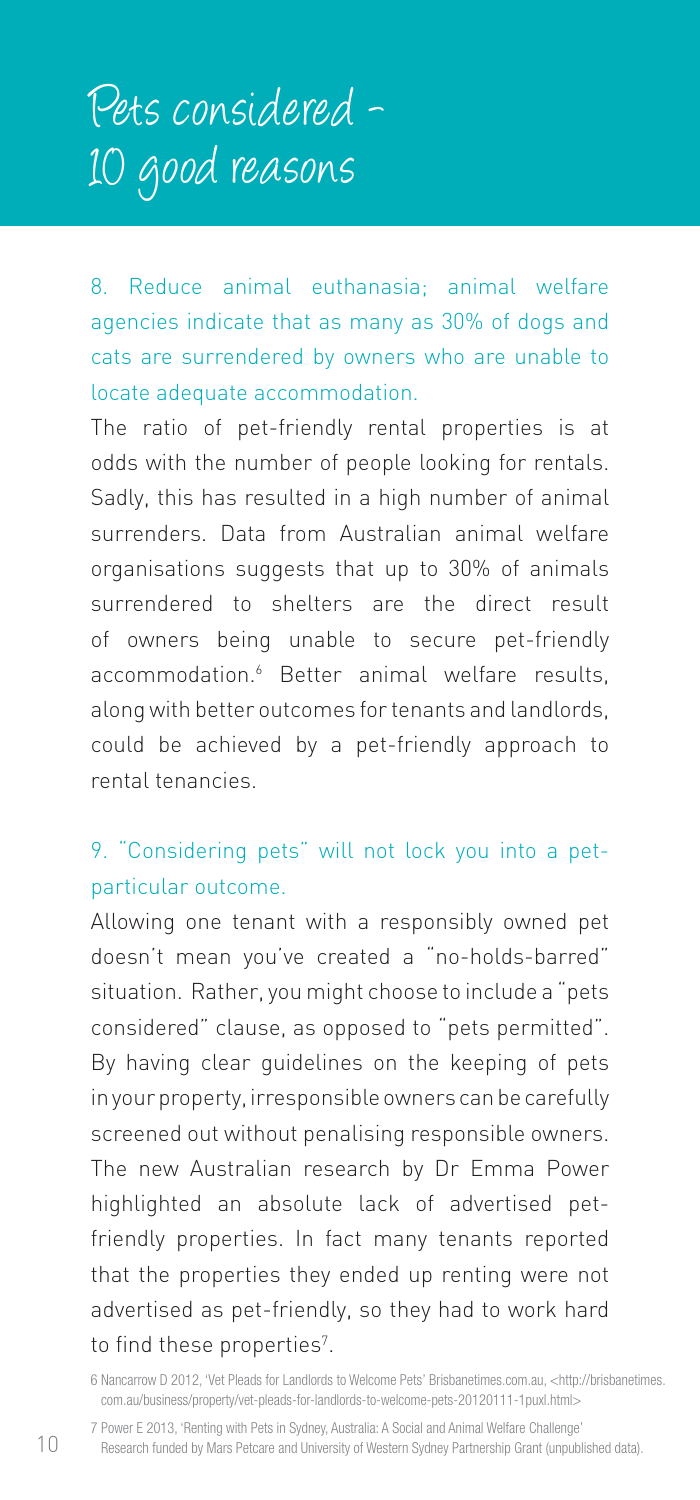

Clearly advertising a property as 'pets considered' ensures the choice to permit a responsibly owned pet remains firmly in the hands of the landlord/ managing agent, whilst simultaneously increasing the pool of opportunities from which to identify a good tenant.

10. Pet application and agreement forms are available to help landlords and managing agents implement a successful pet management policy and help tenants understand how to responsibly manage pets.

By using pet application and agreement forms landlords and managing agents can more easily identify responsible pet owning tenants and clearly detail expectations as to how pets will be managed in the rental premises. Read on for further information.

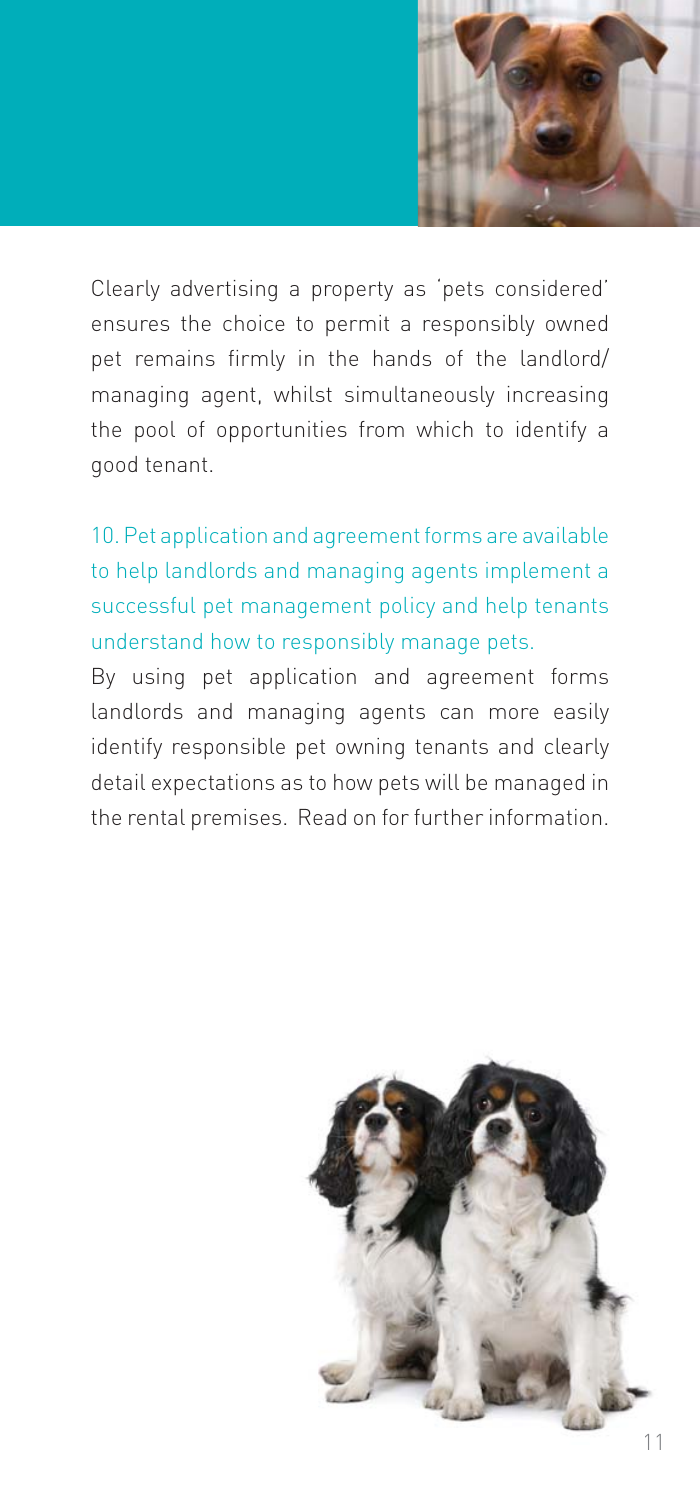# Clear policies and sound guidelines

Pet Application and Pet Agreement forms have been developed by the Australian Companion Animal Council to assist with the process of renting a property to a pet owner.

Pet Application Forms provide a simple, standardised system, a virtual resume for pets, that allows pet owners to present relevant and specific information relating to their pet. The form also allows the owner to provide information on the way the pet is cared for. A more informed and accurate decision can thus be made by a landlord or managing agent by assessing pet ownership on a case by case basis.

Pet Agreement Forms enable the landlord or managing agent to clearly detail their expectation as to how a pet will be kept and managed once they are approved. Such an agreement sets both a benchmark in pet keeping practices and a confirmed communication channel.

The forms standardise the agreement between the two parties, affording security for the pet owning tenant and setting out the responsibilities associated with both pet ownership and maintenance of property. The forms also allow for a representative of an owner's corporation to provide written approval regarding the keeping of pets in strata situations.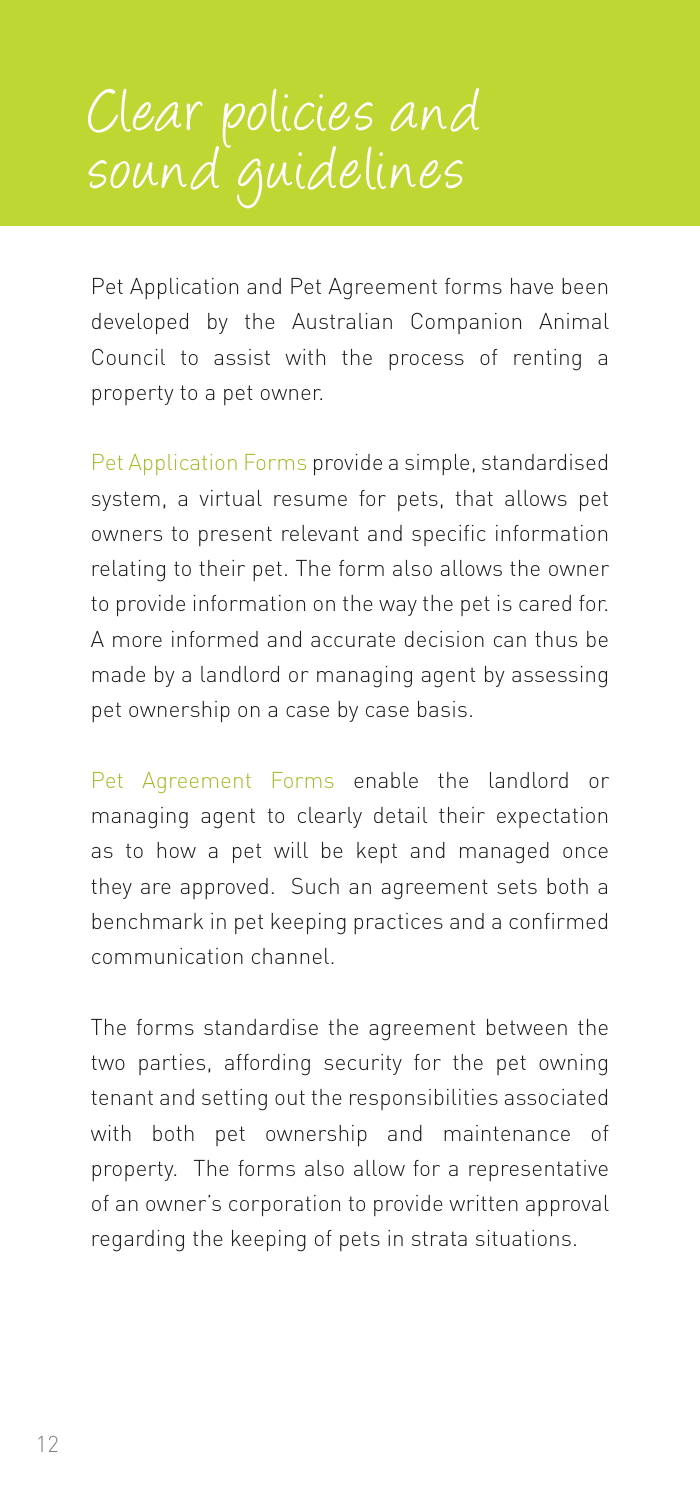

The forms are available on-line and can be modified to suit individual situations and agreements. You can request that all pet owning applicants complete and sign the forms as well as attaching additional information as required. Signed copies of both forms can be retained by each party.

### Forms are available from **www.acac.org.au**

By expanding your possible pool of tenants, you could halve your vacancy time, gain a quality tenant, increase the length of the tenure, and even be able to consider a higher rent.

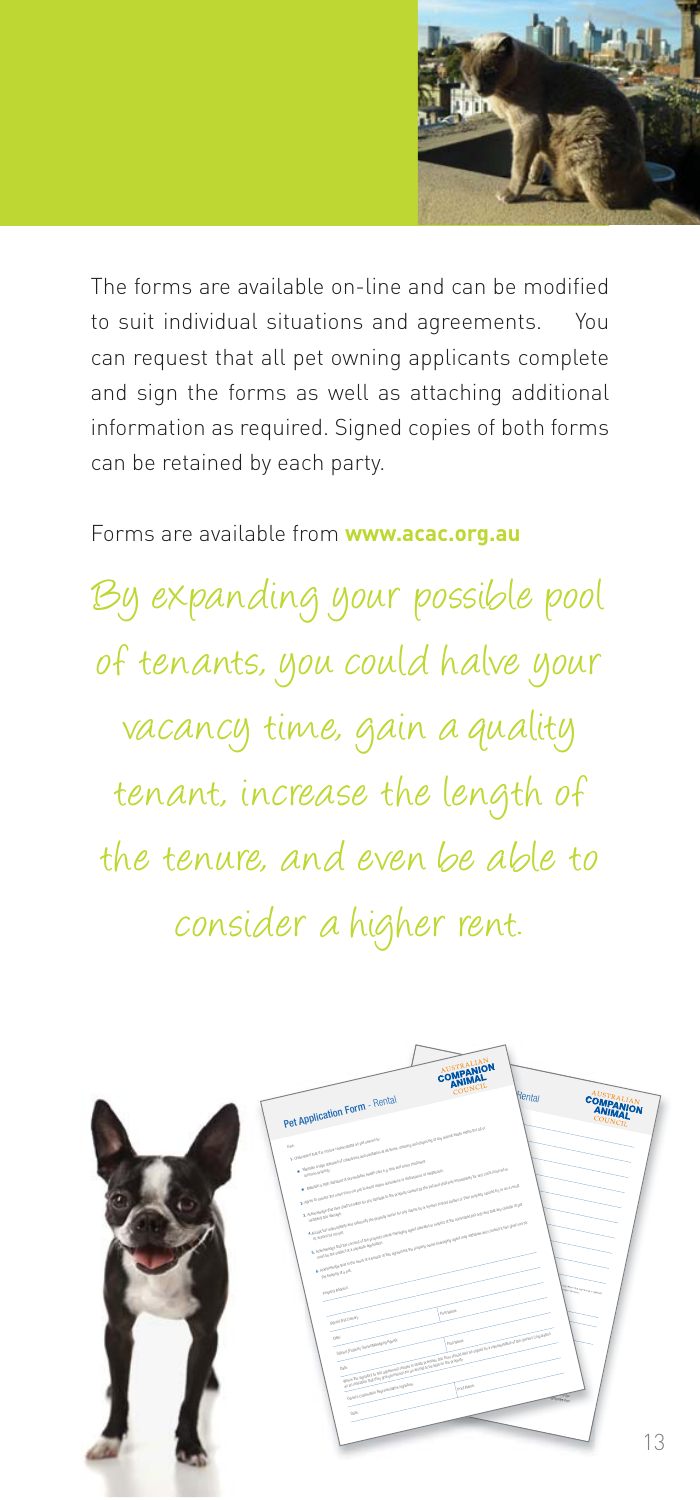# Myth busting

Some people have strongly held opinions about pets not being suitable for rental properties, but are these opinions myth or fact?

#### MYTH: Pets create damage to properties

FACT: The US data showed that there was little, if any difference in damage between tenants with or without pets. Interestingly, the cost of damage from pets was much smaller than the costs associated with tenants with children. 63% of the US landlords that prohibited pets in their properties had no first hand experience on which to base their decision; the source of their concerns was most likely indirect information. It would seem that the concerns versus the realities of pet related damage may be somewhat distorted.

### MYTH: A second pet is double trouble

FACT: Tenants with more than one pet need not be seen as a problem. Most pets, including dogs and cats, are social creatures, and companionship is important for their well-being. Keeping two pets can help alleviate issues associated with boredom and loneliness.

### MYTH: Strata properties are not suitable for pets

FACT: Dogs and cats can be kept successfully in small spaces and cats, in particular, can adapt well to an indoor or high-rise environment. Not all strata schemes permit pets, so it is important for landlords and managing agents to check that the by-laws allow pets and whether any particular approvals are required before agreeing to rent the property to a pet owning tenant.

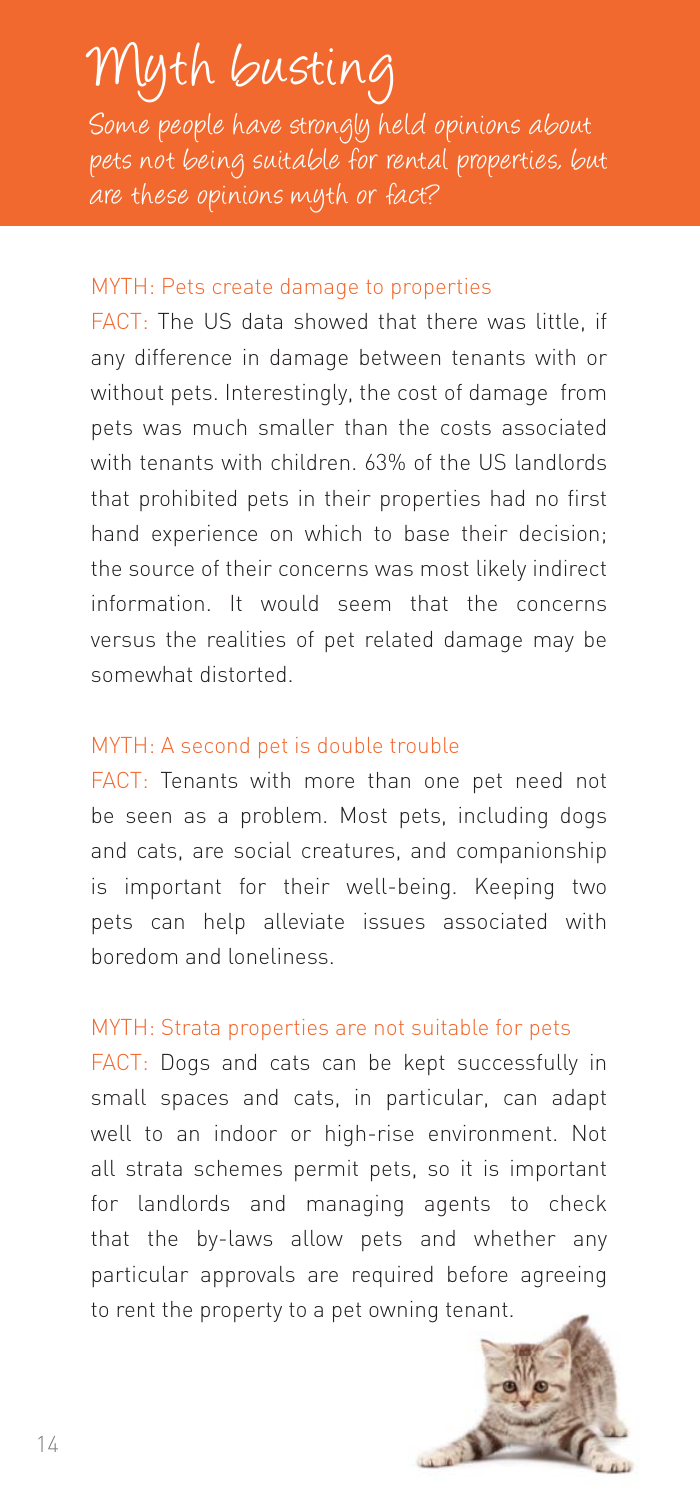

Australian research clearly demonstrates that pets can contribute to a sense of community in strata developments by encouraging residents to interact. Dogs help their owners to get to know others within an apartment building and local neighbourhood by increasing the opportunities for social interaction and can be valuable in creating a strong apartment community. Pet owners were keen to ensure their pets fitted in well with others in the community, and regularly helped one another be responsible owners by letting each other know about barking dogs, giving each other advice on training and caring for pets and looking after one another's pet<sup>8</sup>.

New resources, developed in conjunction with Strata Community Australia, help support the responsible ownership of pets in strata premises. For detailed information visit

#### **www.stratacommunity.org.au/strata-living/pets**

#### MYTH: Bigger pets mean bigger problems

FACT: The size of a pet is not related to how well it will be suited to a particular living environment. Experts emphasise that it is the owner/pet relationship which results in socially responsible behaviour and activities i.e. toilet training, manners, exercise, care etc. Experts also look to the temperament and degree of socialisation of the pet. Some landlords and agents stipulate that a dog has to weigh less than 10kg or be 'small'. However this is very subjective and many larger dogs tend to be very quiet and docile.